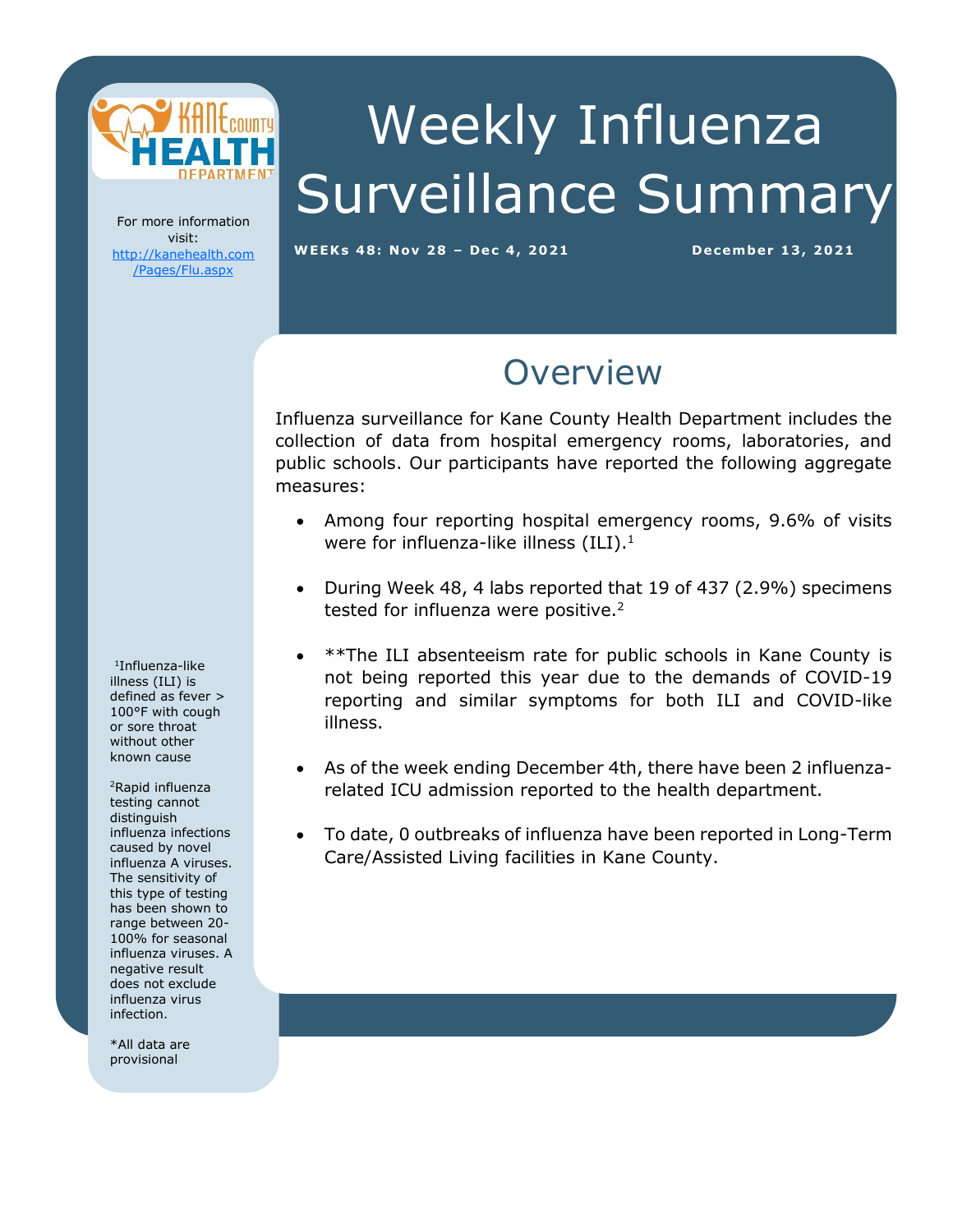## Emergency Room Visits

During Week 48, 9.6% of reported hospital emergency room visits were for influenza-like illness  $(III).<sup>1</sup>$ 

Each week, data for the 2021-22 season will be presented with data from the previous flu seasons to show the trend of ER visits for ILI over time.

Visits for influenza-like illness to reporting emergency rooms during Week 47 had the following age distribution:

- 0-4 years: 26.5% of all ILI visits
- 5-24 years: 23.2% of all ILI visits
- 25-64 years: 36.9% of all ILI visits
- 65+ years: 13.4% of all ILI visits

Throughout the season, KCHD will provide updated information on the total number of people visiting the emergency room for ILI, and what age groups make up those visits.

1 Influenza-like illness (ILI) is defined as fever > 100°F with cough or sore throat without other known cause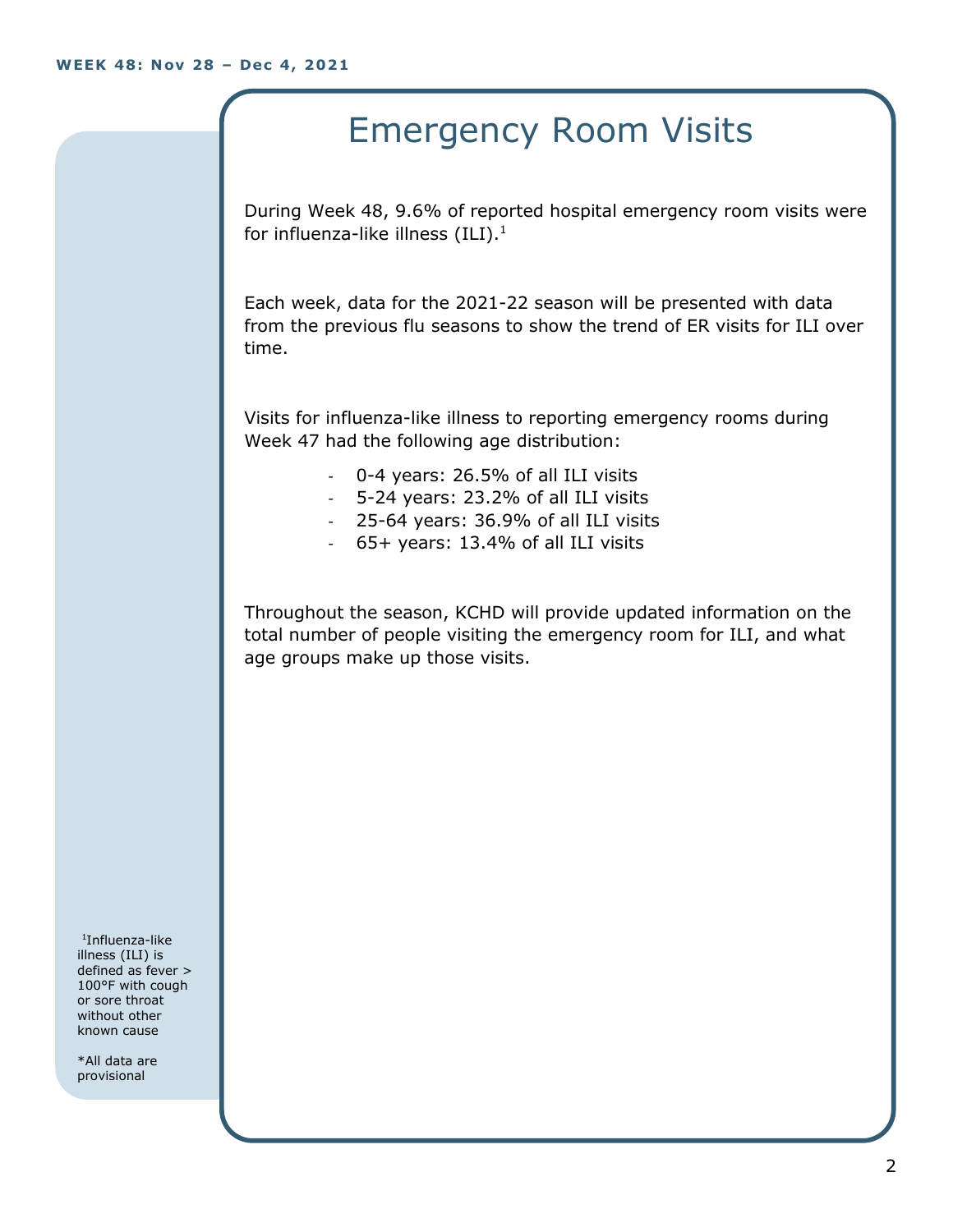

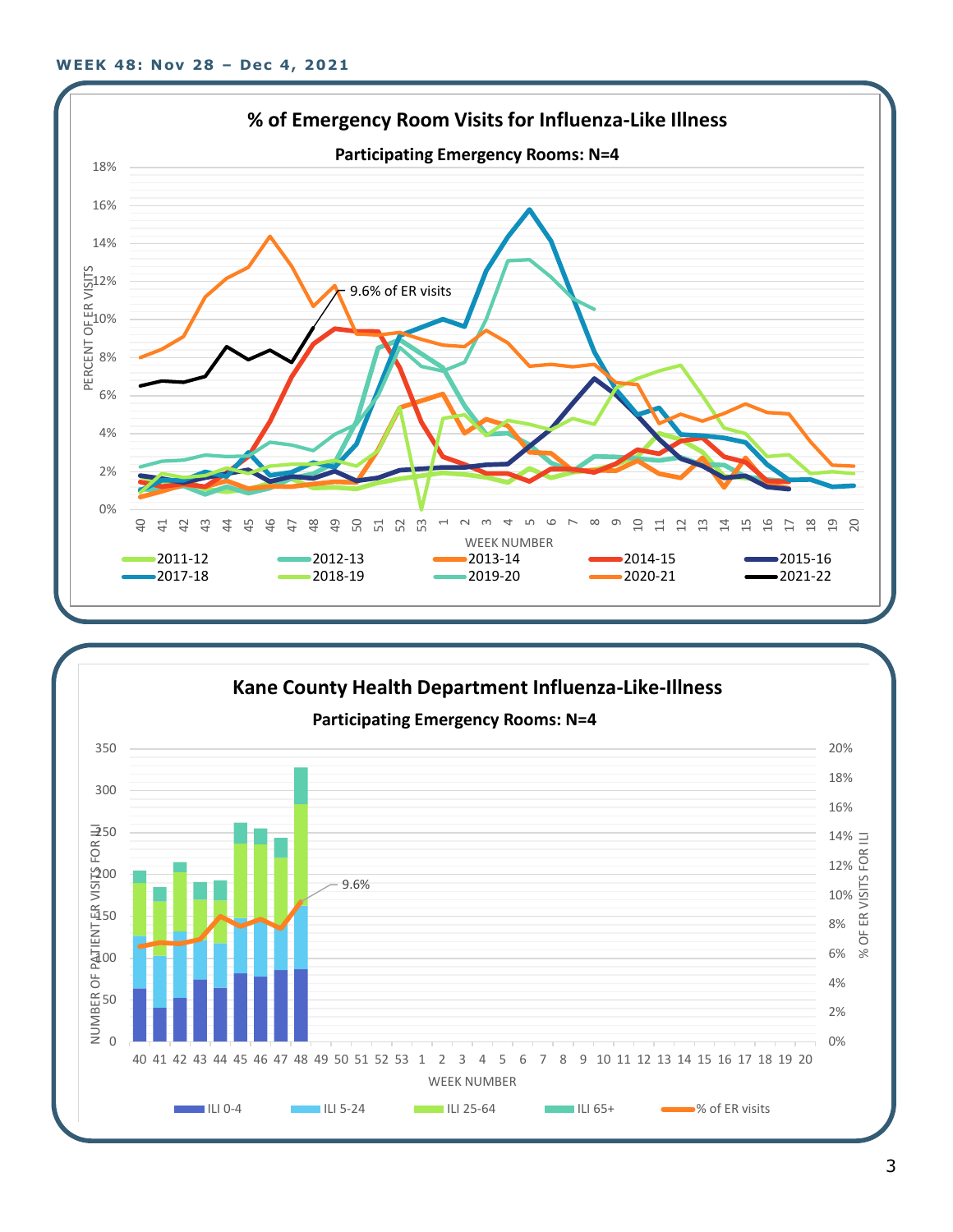# Laboratory Tests

| <b>Kane County Labs (5)</b>       | <b>Week: 47</b> |                | <b>Season Total</b> |                |
|-----------------------------------|-----------------|----------------|---------------------|----------------|
|                                   | <b>Number</b>   | <b>Percent</b> | <b>Number</b>       | <b>Percent</b> |
| <b>Specimens Tested</b>           | 437             |                | 2978                |                |
| <b>Specimens Positive</b>         | 19              | 4.3%           | 34                  | 1.1%           |
| <b>Positive Specimens by Type</b> |                 |                |                     |                |
| Influenza A                       | 18              | 100.0%         | 32                  | 87.5%          |
| Influenza B                       |                 | $0.0\%$        | 3                   | 12.5%          |
| Influenza AB                      | 0               | $0.0\%$        | 0                   | 0.0%           |
| Unknown                           | O               | 0.0%           |                     | 0.0%           |



Rapid influenza testing cannot distinguish influenza infections caused by novel influenza A viruses. The sensitivity of this type of testing has been shown to range between 20- 100% for seasonal influenza viruses. A negative result does not exclude influenza virus infection.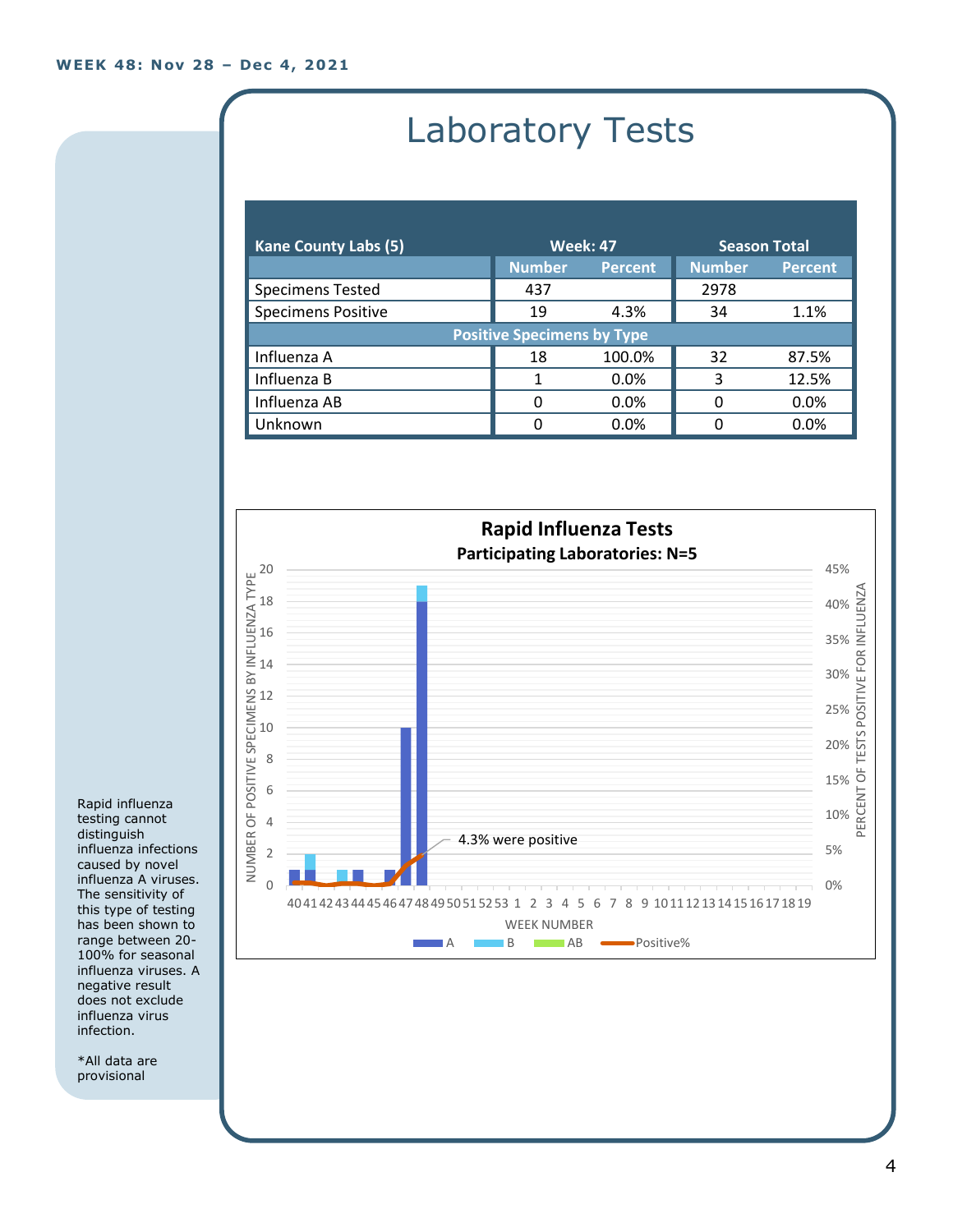### Student Absenteeism

The ILI absenteeism rate for public schools in Kane County is not being reported this year due to the demands of COVID-19 reporting and similar symptoms for both ILI and COVID-like illness.

Influenza-like illness (ILI) is defined as fever > 100°F with cough or sore throat without other known cause.